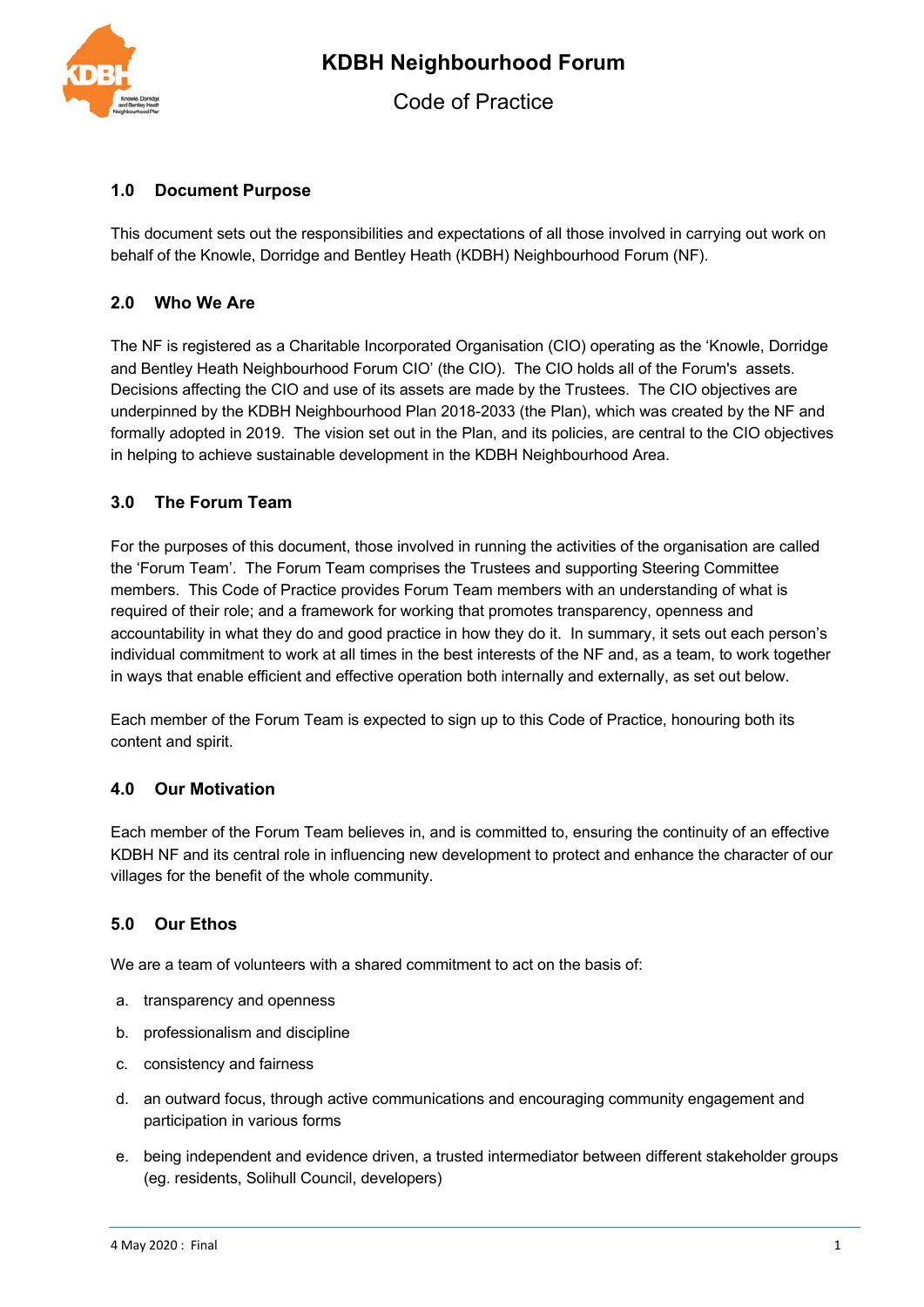

- f. seeking out and representing (all sides of) community views
- g. putting any new or revised Neighbourhood Plan (NP) policy decisions before the wider Forum membership (as happened for NP development)
- h. building relationships for effective cross community networking and partnership
- i. being flexible in responding to the needs of our community.

## **6.0 What We Do: Overview of Main Activities**

The KDBH NF was originally established in October 2015 to develop a Neighbourhood Plan (NP). This was successfully achieved when the KDBH NP was formally adopted by Solihull Council in April 2019.

In August 2019, the Forum Team undertook a review of the NF's post-adoption role given its reduced available resources. This resulted in agreement on an on-going need to undertake both NP and community-related activities that broadly fall into four main categories, summarised below, all of which are pursuant to the objectives of the CIO. (The NF Standing Orders provide more details).

#### • **Neighbourhood Plan (NP) Monitoring and Review**

This is a statutory requirement and a responsibility the NF shares with Solihull Council. The primary purposes in monitoring are set out in Section 1.5 of the NP.

#### • **Respond to Planning Applications**

NF responses to new planning applications will be objectively based on the content of the adopted KDBH NP, approved at Referendum by 96% of KDBH community voters, and associated planning legislation.

#### • **Engage in Solihull Council's Local Plan Review (LPR)**

The Forum Team's role is to inform, seek feedback from, and fairly represent the views of the KDBH community. Our goal is to help reduce any potential adverse impacts from the scale of development proposed, while also promoting delivery of community benefit from potential opportunities that development may bring.

#### • **NCIL, Community Actions and Wider Community involvement**

As part of its role in helping to realise a shared vision for future development in KDBH, the Forum Team is keen to lend support to wider (ie. not just NP related) community matters affecting the KDBH Neighbourhood Area. Our CIO objectives include promotion of the protection, preservation, improvement and revitalisation of our natural and built environment, and the sustainable development of the Area. To achieve this, we will continue to build links across the KDBH community that enable us to disseminate information, seek views and feedback, and gain early insight into emerging local issues.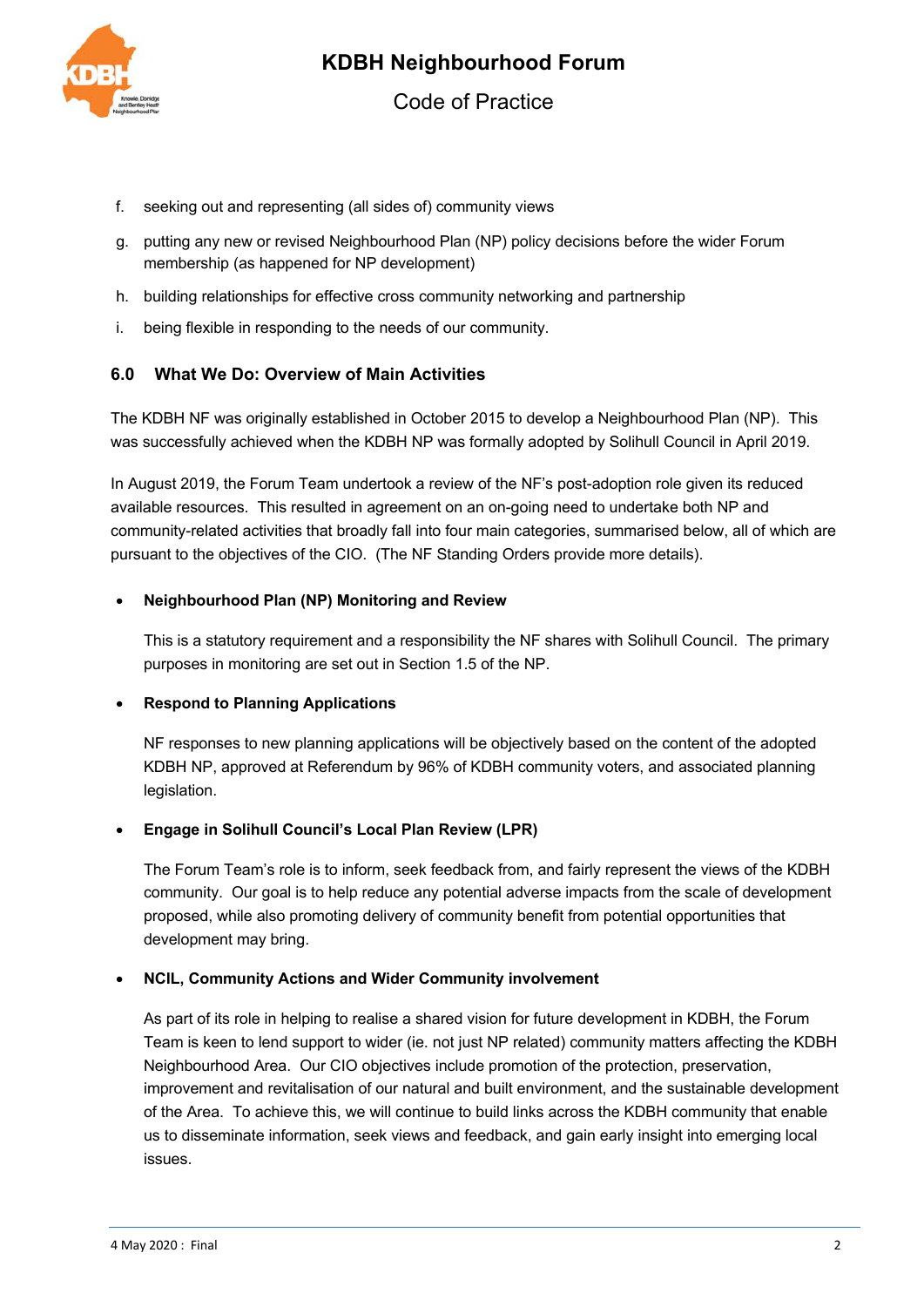

Code of Practice

An important focus of activity relates to the Neighbourhood Community Infrastructure Levy (NCIL). Solihull Council applies this levy to some new developments. In the KDBH Area, 25% of the funds raised are made available for community projects. The NF will actively promote and encourage community wide awareness and engagement in NCIL relating to these funds, and support those wishing to put forward a suitable project. Projects could include some of those listed as Community Actions in Appendix 4 of the KDBH Neighbourhood Plan.

# **7.0 How We Go About Doing Things: Our Code of Practice**

## **Integrity**

- **7.1** Forum Team members will act at all times in the best interests of the NF and its beneficiaries and avoid bringing the NF into disrepute. Any public comments made by a Forum Team member about the NF or its members will be duly considered and in line with organisational policy.
- **7.2** No Forum Team member will put themselves in a position where their personal interest conflicts with their duty to act in the interests of the NF. Where a Team member does have a conflict of interest, they will proactively and openly declare and register the conflict, and absent themselves from any involvement in related matters. Failure to declare a conflict of interest may be considered a breach of this Code.
- **7.3** A member of the Forum Team must not place themselves under any financial or other obligation to individuals or organisations that might influence them in the performance of their official duties. No Forum Team member will gain materially or financially from involvement in the Forum unless specifically authorised to do so.
- **7.4** The Forum Team respects organisational, Team and individual confidentiality. It is not, however, acceptable to use confidentiality as a reason for failing to disclose matters that should be transparent and open. Confidential information or material provided to, or discussed at, a meeting must remain confidential, within the confines of the meeting and be managed according to relevant legislation.

## **Decision Making**

- **7.5** We will be as open as possible about the decisions we take, giving reasons where appropriate and restricting information only when wider interests require it.
- **7.6** Members of the Forum Team respect each other's views. By preference, we will seek to work on a consensual basis, accepting that at times we may not all agree on everything. If necessary, we will make decisions by majority vote so as to avoid undue delay in progressing or resolving matters. Once a decision is made by the Forum Team, we will all abide by it and only seek to re-open the matter if something material changes that may affect the decision.
- **7.7** Leaders of nominated sub-committees must take all reasonable steps to ensure that other Forum Team members are kept fully up-to-date with information upon which decisions may be taken. Wherever possible and appropriate, Forum Team members should have an opportunity to input their views in advance of key events or stakeholder meetings.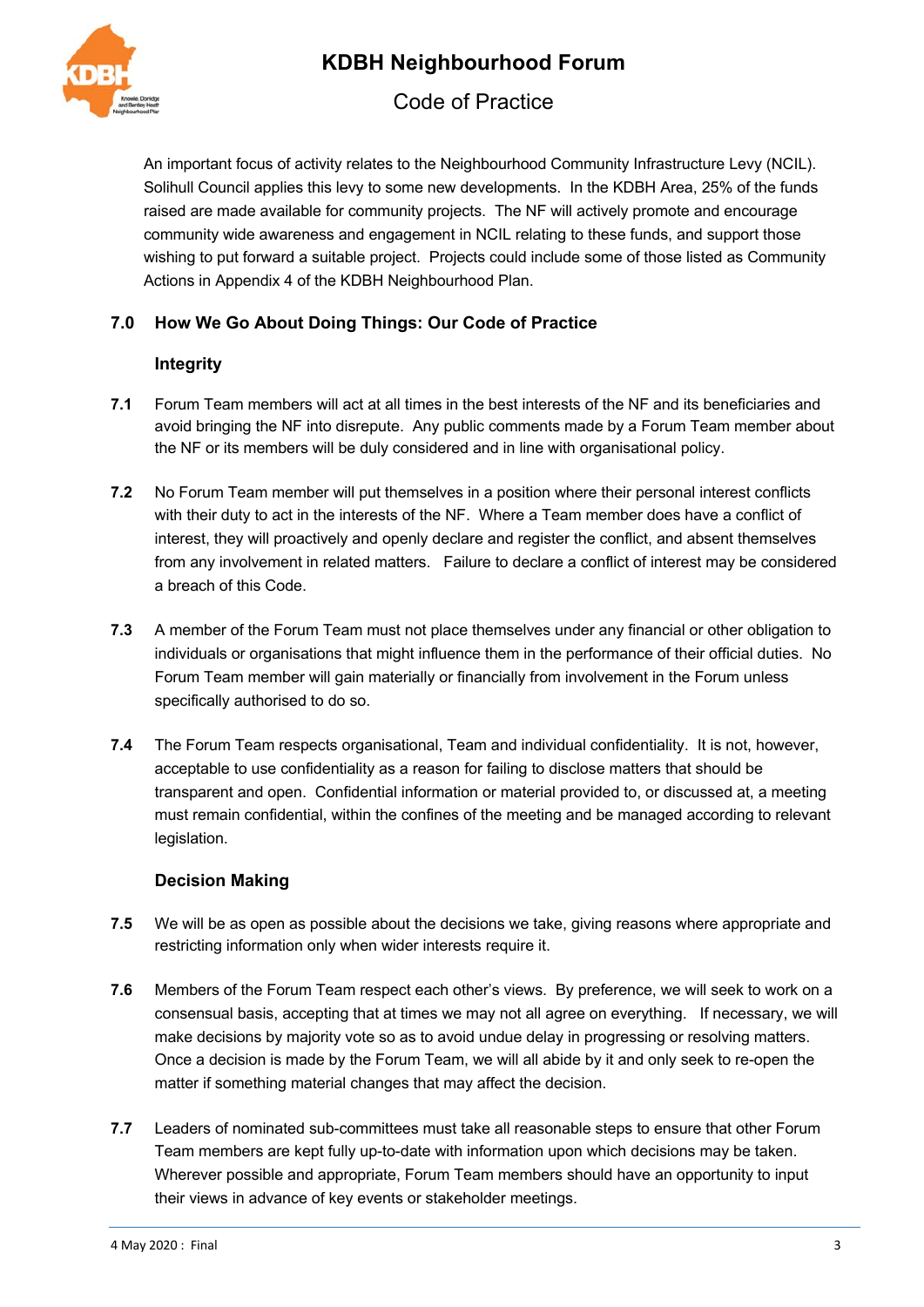

**7.8** Forum Team members take collective responsibility for decisions made. In all interactions with members of the public, their statements will reflect the Forum Team position. This does not preclude Forum Team members from responding on their own behalf to on-line or written consultations undertaken by a public body (ie. where individual responses are not made public), on the proviso that, should there be any conflict with the NF position, they must make clear in their response that this is their own personal view and does not in any way reflect the views of the NF.

## **Roles and Responsibilities**

- **7.9** Each Trustee, or workstream lead, will have a clearly defined area of leadership responsibility. Noone will work alone on an activity; there must always be at least one other team member in support who is able to pick up an activity should the need arise. We will create and maintain a chart showing roles and responsibilities.
- **7.10** We will trust those with delegated responsibility to get on with the job, providing support and encouragement as and when necessary. Workstream leads will ensure that the Forum Team is kept informed of progress, and in particular of any issues arising, in a timely way.
- **7.11** If a member of the Forum Team wishes to step down at any time, they will inform the Chair in advance in writing, stating their reasons for leaving.

#### **Communications**

- **7.12** We will be robust in managing, recording and keeping Forum Team members appraised of communications with all key stakeholders, notably Solihull Council, developers and community organisations. At least two Forum Team members will attend key stakeholder meetings. Any material written communication to a key stakeholder(s), must be signed out by the Chair, or her/his nominee (usually the Deputy Chair).
- **7.13** A Trustee will be nominated as the lead contact point for all meetings and communications with Solihull Council, supported by a planning advisor. Forum Team members will keep this person appraised of all written or verbal communications they may have with the Council so as to enable her/him to make links between related activities/people/issues.
- **7.14** Any NF communication to the public, and especially Forum meetings, must have been reviewed by an appropriate Forum Team member prior to use. This applies to electronic, paper-based or other forms of communication, including presentations. A copy of all NF public communications will be included in the NF's archives and made available on the NF website.
- **7.15** The Forum Team's preferred way of operating is to develop trusted relationships and mutual understanding through a network of personal contacts across the KDBH community (ie. rather than by formal processes and procedures). This does not, however, exclude formal processes where appropriate and necessary.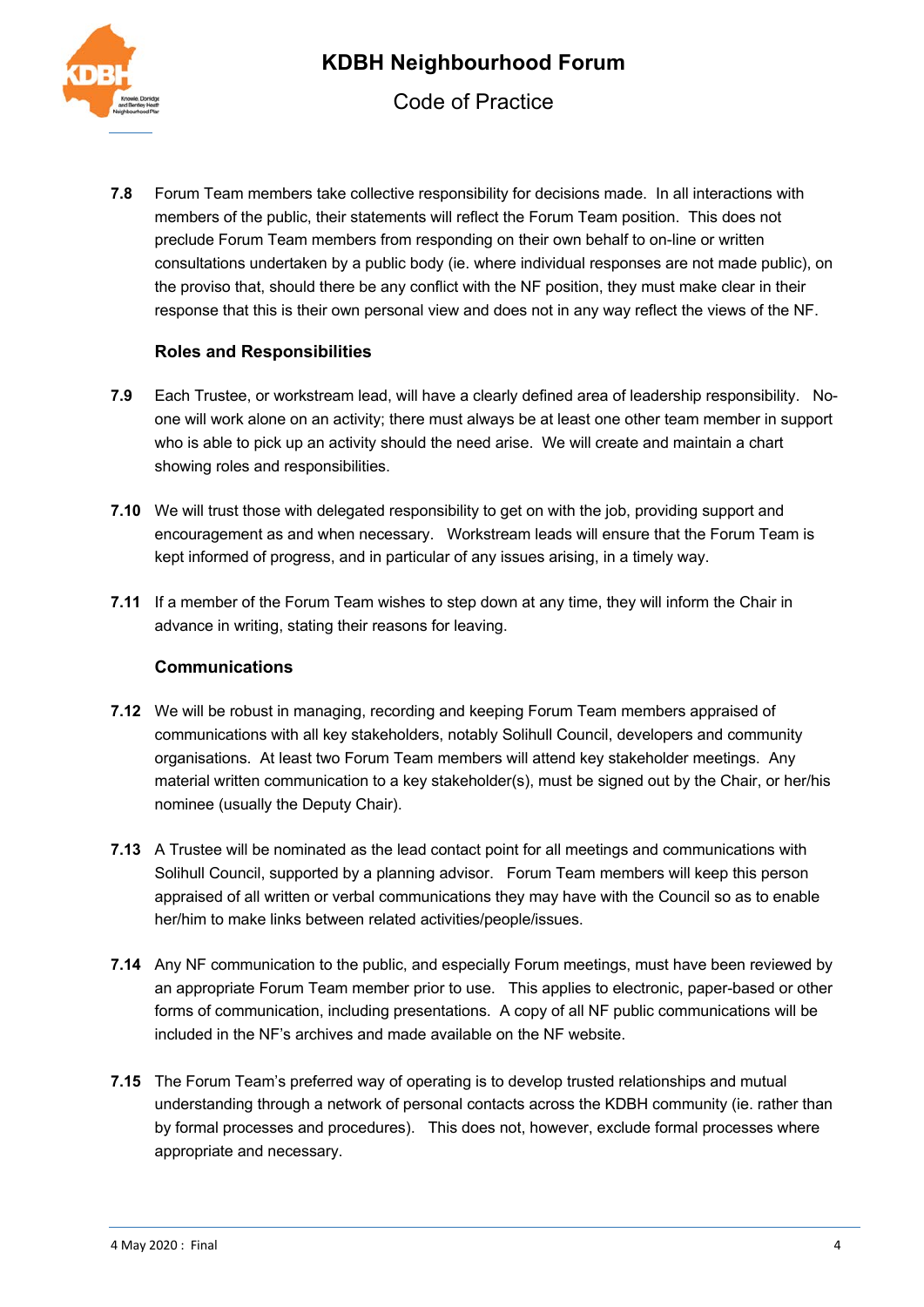

**7.16** To help speed and clarity of electronic communications, we will aim to minimise the number of emails and avoid using 'reply to all' unless really necessary. To help recipients quickly distinguish the level of priority / urgency, we will include a tag in the email subject line, eg: FOR INFO, ACTION; URGENT. Where appropriate, we will by preference use phone or face to face contact.

## **Process and Procedures**

- **7.17** Operationally, we will keep things as simple as possible. We will avoid unnecessary bureaucracy, using existing or good practice processes wherever possible. We will review this code of practice at least annually to ensure that it remains 'fit for purpose'.
- **7.18** Key outcomes and actions from all Forum, Forum Team and key stakeholder meetings will be documented through minutes or meeting notes. These will be circulated to all Forum Team members, with a copy included in the NF archives.
- **7.19** To expedite Forum Team meetings and free up time for community matters, where possible we will progress internal operational matters separately through individual or small group meetings. In the spirit of openness, however, Forum Team members must be aware of such discussions, with any material outcomes brought back to the Forum Team for review and/or decisions.
- **7.20** We will be disciplined in our meeting etiquette. If we are unable to attend, we will send apologies and try to find another Forum Team member to fulfil any meeting responsibilities or to act as proxy for input to discussions or voting. To respect Forum Team members' time, meeting papers will be issued to attendees at least 48 hours in advance so as to facilitate effective meeting time management and decision making.
- **7.21** Forum Team members must attend meetings regularly. If attendance is proving problematic, a team member can request a leave of absence or sabbatical.

#### **Breach of Code**

- **7.22** Material breach of any part of this Code may result in procedures being put in motion that could lead to a Team member who is in breach being asked to resign. Before this happens, any issue(s) will be explicitly highlighted and discussed openly and fairly with the Team member with a view to understanding the cause and to agreeing an appropriate resolution. A decision to ask a Team member to resign requires a majority of the Forum Team, with the Chair having the casting vote, where required. The Team member must accept the decision of the Forum Team and, where required, resign at the earliest opportunity.
- **7.23** In any event, a Team Member will be required to stand down where their involvement brings the NF into disrepute or where they persistently fail to rectify issues of compliance with this Code of Practice.